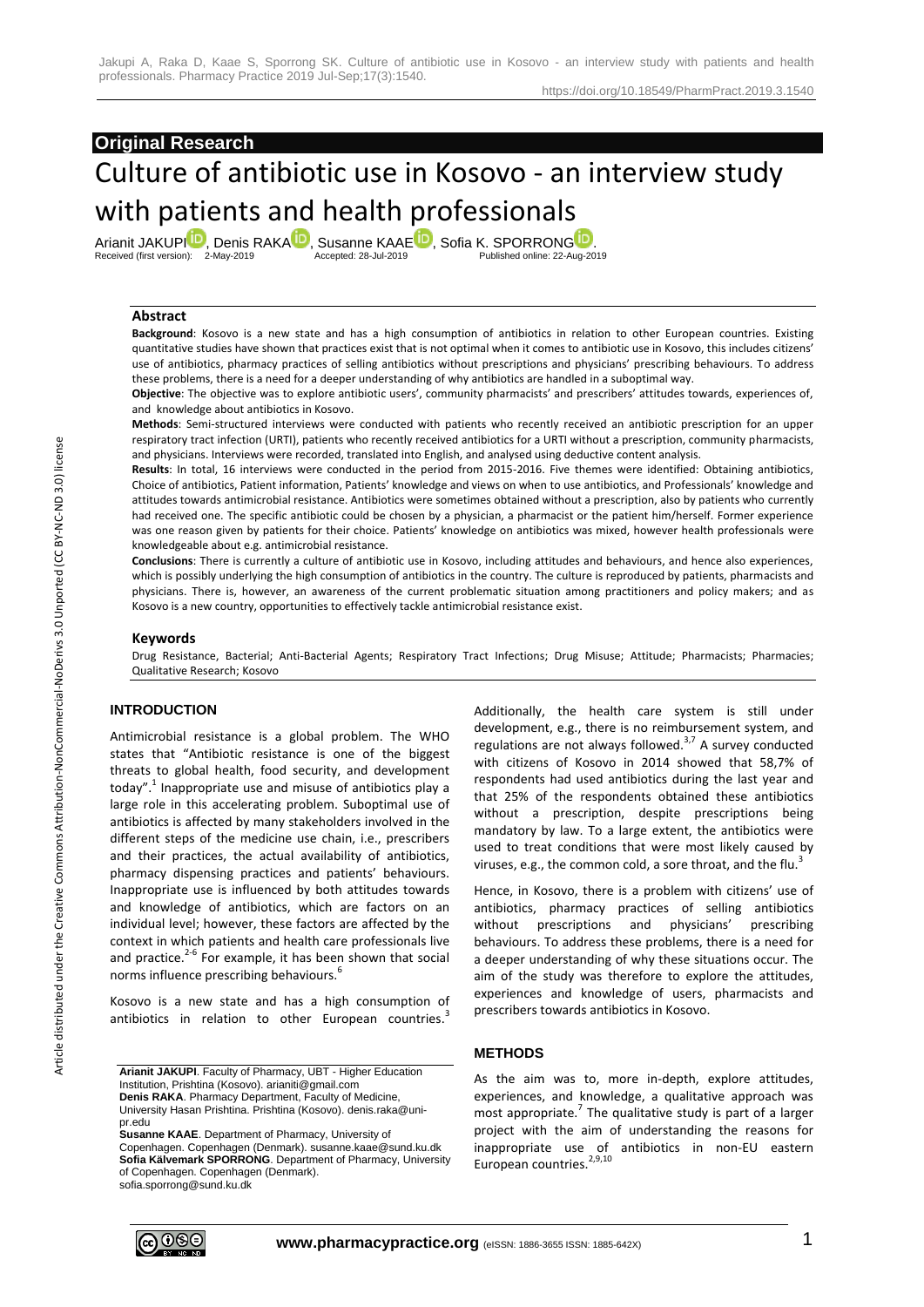Semi-structured, individual, interviews were conducted with four groups of people; these were: Patients who recently received a prescription for one of the antibiotics (see below), patients who recently received one of the antibiotics without a prescription (i.e., bought it directly at a pharmacy), community pharmacists, and physicians with recent experience of dispensing or prescribing antibiotics and hence were key persons in the process of handling and using antibiotics.

In all cases, the focus was on certain antibiotics, i.e., amoxicillin-clavulanic acid, azithromycin, ciprofloxacin or ceftriazone, for an upper respiratory tract infection (URTI). The specific choice of these antibiotics was based on a consumption survey in the area of south-eastern Europe, indicating that these types of antibiotics were used in a non-rational manner. $^{11}$  The choice of URTI was in order to better compare participants' attitudes and experiences of using antibiotics due to more homogeneous data and because symptoms related to URTI are often treated with antibiotics. Hence, patients were enrolled if they both had suffered from an URTI and used one of the four specific antibiotics to cure it.

The interview guides were developed in a larger project (please see **Online appendix** 1).<sup>9</sup> Here, a recognized physician and researcher within use of antibiotics and an experienced community pharmacist and researcher in social pharmacy (specialized in qualitative methods) developed the interview guides based on their knowledge of the research field.

The patient interviews included questions about their last experience of antibiotic use, including consultation with a physician (where relevant), communication with and experience of the pharmacy/pharmacist, and knowledge about and attitudes towards antibiotics, e.g., when they should or should not be used. In the pharmacist version of the interview guide, pharmacists were asked to give examples of and describe three consultations involving antibiotics for a URTI during the last week, including information about whether they themselves had diagnosed the patients, the choice of antibiotic (if not a prescription), and patient communication. Pharmacists were also asked about the use of guidelines, satisfaction with the procedures, attitudes towards the use of antibiotics, antimicrobial resistance, and information sources. For physicians, questions included how often they prescribed antibiotics for a URTI, what were their general attitudes towards antibiotics, when should they be used, and what were their sources of information. Physicians were also asked to describe three recent consultations that included an antibiotics prescription for a URTI, e.g., diagnosis, patient expectations, instructions given, and if guidelines existed and were used to guide the prescription process.

An effort was made to obtain a heterogeneous sample in terms of age and sex, e.g. purposive sampling. Respondents in the patient groups were however recruited mainly via snowballing. Interviewers (authors 1 and 2) asked people they knew to find someone who had recently taken antibiotics and who was willing to participate in the study. Respondents in the health professional groups were recruited within the interviewers' professional networks – direct collaborators or colleagues of these – while avoiding interviewing people personally known by the interviewers. Eligible persons were then informed about the study before being asked to participate.

Interviewers were specifically trained by researchers from Copenhagen University to conduct the interviews. The interviews with patients were conducted in the Albanian language at the patient's workplace or in a café. Interviews with physicians and pharmacists were conducted at their workplace. Interviews were documented thoroughly during and immediately after the interviews. The documentation was then translated into English by the second author before analysis.

The analysis was based on the topics in the interview guide (i.e., deductive or directed content analysis), first within each of the four groups of interviewees, and was conducted separately by authors 1, 2 and 4 and then processed in a consensus meeting.<sup>12</sup> This was followed by an analysis that merged the four groups, also in a consensus meeting. The analysers had different professional (pharmacists/social scientists) and cultural (Balkan/ Nordic) backgrounds, thus giving supplementary perspectives in the analysis and allowing more nuances to be identified.<sup>9</sup> During the analysis not only the words used but also the context was discussed. This was necessary but also advanced the analysis since the researcher who was 'naïve' in the context asked other questions to the material, while the researchers from within the context could interpret findings from inside the context. The knowledge of pharmacists and prescribers were assessed according to whether they made explicit comments about the difference between viruses and bacteria (and that antibiotics don´t kill viruses), and if antimicrobial resistance was recognized.

Ethical approval was not required for this study in Kosovo. However, ethical requirements were fulfilled; respondents were informed about the study, including that interviewers were pharmacists and part of an international research project. Respondents were also given assurance about their anonymity, and told that they had the right to withdraw. All respondents gave verbal consent to be included in the study before the interview. In Denmark, a permit was obtained from the Faculty of Health and Medical Sciences, University of Copenhagen on behalf of the Danish Data Protection Agency to analyse and store the data (j. nr. SUND2016-30).

## **RESULTS**

In total, 16 persons were interviewed in the period from 2015-2016: 4 users/patients with prescriptions for antibiotics (age 24-43, two female), 4 users/patients without a prescription (age 34-46, two female), 4 pharmacists (age 27-42, one female), and 4 physicians (3 GPs and 1 specialist, age 34-64, one female). Four patients had a university degree; two of the pharmacists were pharmacy owners. Interviews lasted for approximately 30- 40 minutes.

Quotes are used to illustrate the results. Each interviewee was given a number. It is documented which of the four groups the interviewee belonged to.

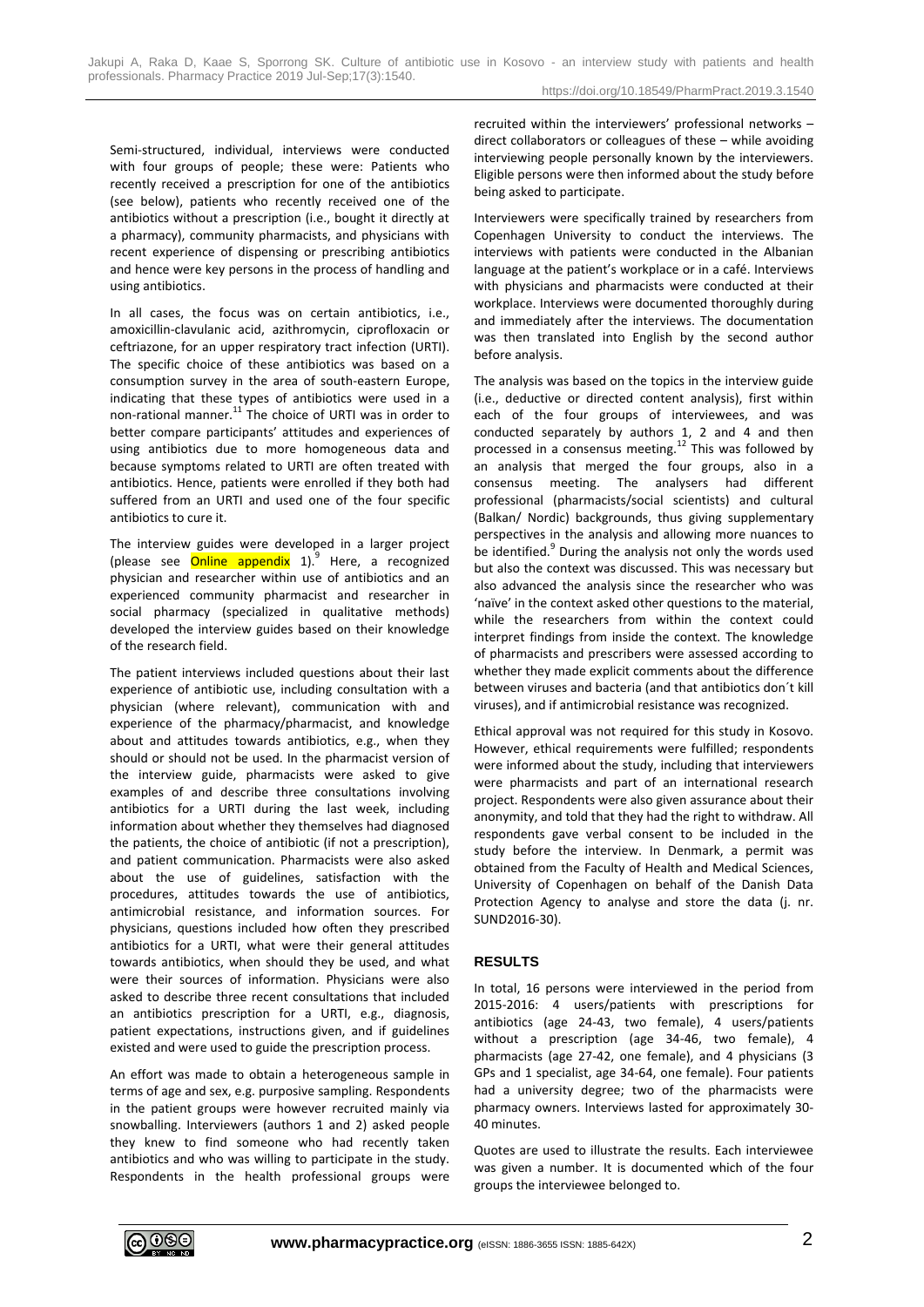Jakupi A, Raka D, Kaae S, Sporrong SK. Culture of antibiotic use in Kosovo - an interview study with patients and health professionals. Pharmacy Practice 2019 Jul-Sep;17(3):1540.

#### **Obtaining antibiotics**

According to both patients and pharmacists, symptoms for which antibiotics were used were typically a cough, sore throat and/or fever – also described as cold or flu/flu-like symptoms.

Patients with a prescription had typically waited 2-3 days before going to see a physician. Their expectations were to obtain a cure from the physician, i.e., a prescription for antibiotics. Rationales for not consulting a physician given by patients without a prescription included previous positive experiences with specific antibiotics and that their choice of antibiotics at the time was based either on their own experience or on advice from a colleague or family member. Additionally, negative experiences were used as rationales, such as previously having taken an antibiotics that did not help (i.e., not trusting the physician), not thinking a consultation would add anything, or that they had already received enough information about how to use the antibiotics from the pharmacist.

"Each time I visited the doctor he prescribed me these antibiotics/…/so that's why I thought it was unnecessary to visit the doctor, because he would prescribe me the same antibiotic." (Patient nonprescr 4).

"These were flu-like symptoms and I did not want to wait too long. I don't always go to the doctor – it's the dynamics of life. The pharmacy is near where I live and the pharmacist is very professional." (Patient nonprescr 2)

Some of the patients with a prescription reported that even if they had consulted a physician this time, they sometimes went directly to the pharmacy to buy antibiotics.

"While I think that antibiotics should not be used without a doctor consultation, the majority of my friends and colleagues are ready to use antibiotics on their own initiative. I always consult with a professional, at least with the pharmacist/…/ [pharmacies] are a good place to go before taking antibiotics, because pharmacists have sufficient knowledge about drugs and diseases." (Patient 3)

The pharmacists' view was in line with the patients' view, i.e., that patients go directly to the pharmacy to get antibiotics because they either trust the pharmacist to have the knowledge necessary or they themselves have had experience and know what they want. "…enough with a pharmacist who is half a doctor." (Pharmacist 1)

However, pharmacists reported in some cases having tried to convince the patients not to take antibiotics or to go to a physician. This sometimes succeeded but mostly did not. "The patient was determined to get his antibiotic and he didn't want any advice." (Pharmacist 4)

#### **Choice of antibiotic**

All interviewees with a prescription stated that the specific antibiotic was chosen by the physician alone, without any involvement or pressure from the patient. When asked how the physician knew how to choose the antibiotic, the patients believed that it was from experience or from test results. This was in line with physicians' reporting about choosing antibiotics based on symptoms, knowledge and experience, although factors such as known allergies and the patients' economic situation were also mentioned by physicians as possible bases for choosing among antibiotics.

In the cases presented by the pharmacists, most often the patient had chosen the antibiotics themselves. "…he said 'I know what I have and what I should use'." (Pharmacist 4). The patients without a prescription also reported that they chose the medicine themselves. Former experience with the AB and their perception that the antibiotic was "strong" were mentioned by the patients as reasons behind their choices.

"I heard that it was stronger and cephalexin didn't have an effect."(Patient nonprescr 1)

"I selected this antibiotic [amoxicillin] because I think it is stronger than ampicillin, based on my experience." (Patient nonprescr 4)

However, pharmacists also reported that they sometimes chose the antibiotic or that the antibiotic was, directly or indirectly, chosen by a physician: directly in the sense that, in one case, the physician had told the patient what to use but had not written a proper prescription; indirectly, as in cases where the patients used earlier experiences with antibiotic prescribing "Because his idea is that doctors always prescribe the same antibiotic so he suggests taking amoxicillin or amoxiclav." (Pharmacist 2). When the pharmacists chose the antibiotic, they said they either made a choice based on experience or looked for the presence of purulent discharge on tonsils.

#### **Patient information**

Almost all patients said they received instructions from the physician (those who had visited a physician) as well as the pharmacist on how to use the antibiotic. Patients with a prescription reported that those instructions were similar from both professionals; at least they had not experienced receiving conflicting instructions or information.

The patients stated that they had followed the instructions. However, one patient also reported having increased the dose when the antibiotic did not help.

"Actually, I started with one capsule three times a day, but my throat pain became more severe, so I increased the dosage to two capsules three times a day to get faster results." (Patient nonpresc 4).

Physicians and pharmacists also reported always giving instructions on how to use the medicine, and many specifically mentioned instructions about dosage.

#### **Patients' knowledge and views on when to use antibiotics**

When asked about how ABs work, there were examples of respondents who were clear about this. "Antibiotics fight the disease and eliminate bacteria." (Patient 1) and examples of those who were not as lucid "Antibiotics cure you, but how – I don't know." (Patient 4). However, other factors, such as time, were also mentioned: "[Antibiotics] have a faster effect." (Patient nonprescr 2).

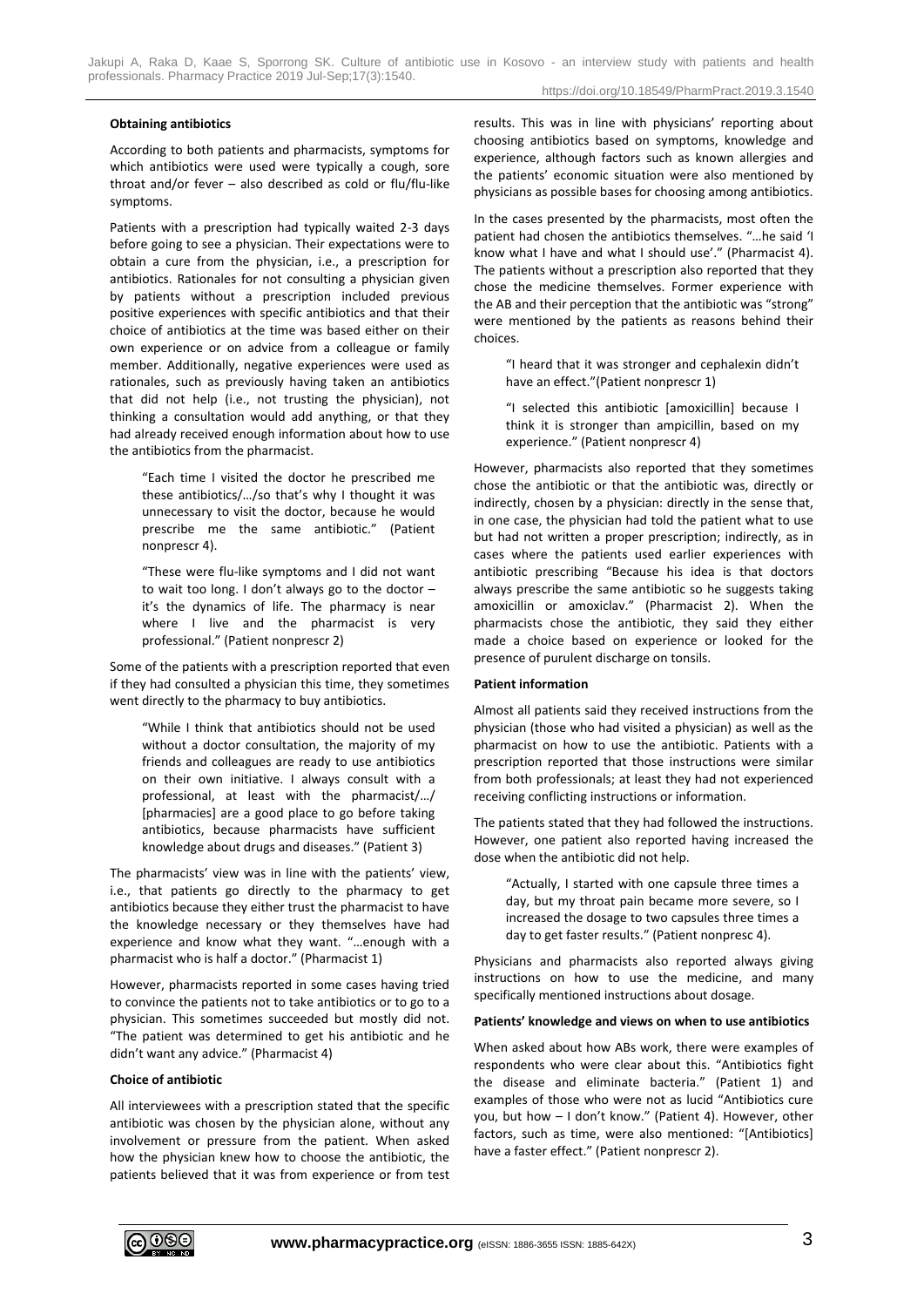Those who were more knowledgeable mentioned "when infected with bacteria." (Patient 3). "Antibiotics are used when we have bacteria in our body, when the disease does not go away by itself or when drinking tea, taking vitamins or eating fruit doesn't help." (Patient nonpresc 1)

When asked about sources of information, answers typically referenced family, physicians, pharmacists, the internet, patient information leaflets, magazines or experience. A television campaign from the Kosovo medical agency was also mentioned by a few of the patient respondents.

Patients' attitudes towards when antibiotics should be used were typically focused on severe diseases: "More problematic diseases" (Patient 1) and "Internal fever" (Patient 2). However, other reasons were also given: "I have used antibiotics before/…/ I purchased them only for throat problems." (Patient nonprescr 4).

One respondent specifically said that she was hesitant to give antibiotics to her children, for whom she wanted tests conducted and a physician's advice. However, for herself, it was a different matter: "For myself, I use antibiotics more freely, and I don't do blood analyses." (Patient 4).

#### **Professionals' knowledge and attitudes towards antimicrobial resistance**

Pharmacists said they updated their knowledge mostly through the internet but also relied on other methods, e.g., continuing education and discussions with colleagues. Physicians reported getting knowledge from education, colleagues, and experience.

All pharmacists and all the physicians but one stated there were no national guidelines available in the country. However, one physician mentioned the standard therapeutic guideline for primary care from the Ministry of Health.

Both professions were knowledgeable about when antibiotics should be used and also knew that they were being used in a suboptimal way in the country. They were also aware of antimicrobial resistance and considered it to be a problem in Kosovo.

"Patients are used to abusing antibiotics, and they purchase them by themselves. However, I try to discourage such behaviour." (Physician 3)

The physicians considered pharmacies selling antibiotics without prescriptions and people using antibiotics abundantly as the main causes of overuse. Likewise, physicians were identified by the pharmacists as a cause; here, the influence of marketing activities from the pharmaceutical industry was specifically mentioned. However, pharmacists also reported the possible influence of the pharmaceutical industry on pharmacists.

"[Antibiotics are] sold freely in pharmacies, especially amoxicillin/…/used for mild tonsillitis and for allergic rhinitis, and they are given by unprofessional people in pharmacies. In addition, people use antibiotics for a day or two and then stop the treatment."(Physician 2)

"Unfortunately, even doctors get influenced by certain pharmaceutical companies to prescribe different antibiotics even for mild cases." (Physician 4)

"Every day, a medical [industry] representative visits our pharmacy, but I don't think they have the intention to foster good practices. They are only there for marketing purposes." (Pharmacist 4)

All the pharmacists thought that antibiotics should only be sold with a prescription. However, even though they chose to sell without a prescription, some added that they tried to have a conversation with the patients to ensure that the antibiotic was the right treatment.

"I try to fully respect good professional service, but there are some cases/…/when patients insist on taking an antibiotic, and if I don't give them, they will simply go to another pharmacy." (Pharmacist 3).

"This [selling without a prescription] is the culture in our society." (Pharmacists 2)

## **DISCUSSION**

The aim of this study was to explore antibiotic users', community pharmacists' and prescribers' attitudes towards, experiences of, and knowledge about antibiotics in Kosovo. Five themes were identified: Obtaining antibiotics, Choice of antibiotics, Patient information, Patients' knowledge and views on when to use antibiotics, and Professionals' knowledge and attitudes towards antimicrobial resistance. Results are further discussed below.

Some of the reasons behind the identified high consumption of antibiotics in Kosovo, appears to be based in the current practices of antibiotic use, in which antibiotic are used a great deal, and sometimes, they also seem to be the first choice for minor ailments, such as colds, coughs and "flu-like" symptoms.<sup>7</sup> This can be interpreted as a suboptimal antibiotic culture, which, when it comes to patients, also has been confirmed by other studies. $3,7$  and it is, to some extent, also supported by the behaviours of pharmacists and physicians as reported in this study. This culture is reproduced e.g. when patients seek advice from family and unspecified web sites, and when pharmacies are selling antibiotics without prescriptions. There is seemingly not enough, or not strong enough opposition to this culture.

Hence, this study relying on a qualitative methodological approach contributed to the existing literature in the field by showing not only that, but how a culture of suboptimal use of antibiotics works and is reproduced. This kind of culture has also been shown to exist in other countries in the area, e.g., Serbia and Albania. $^{2,5}$  In a survey conducted with patients in Serbia, almost 60% believed that antibiotics could treat common colds.<sup>5</sup> A quantitative study in Albania showed that of 259 pharmacies visited, 80% dispensed antibiotics without a prescription, and a qualitative study in the same country reported how both patients and health care professionals found that antibiotics were the best remedy to use in the case of colds and flus, and like in this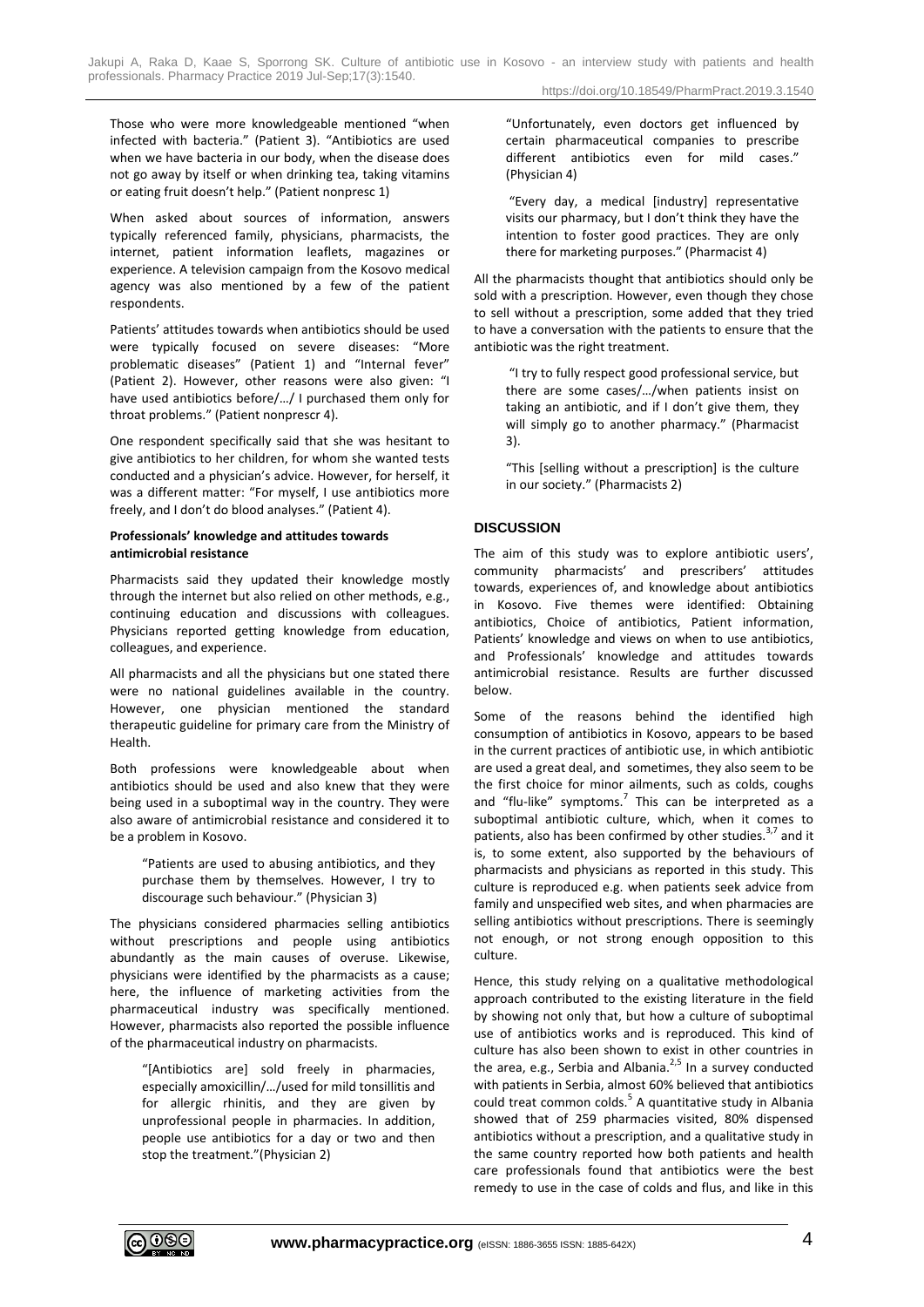study, that antibiotic treatment was sought after only a few days of symptoms. $2,13$  Even if the problem is regional, national interventions are needed to change the current practice. In Kosovo, a television campaign about the use of antibiotics from the Kosovo medicines agency was mentioned by a few patients, and while this can be a first step, more fundamental changes are necessary.

Another potential problem seen was that microbiological tests were mentioned only occasionally as a basis for antibiotic prescriptions, but all respondent groups mentioned former experience more frequently. This could be because there is a lack of resources in the country, and hence, tests are not always available. The consequence of not using microbiological tests when diagnosing infections is uncertainty of appropriateness of antibiotic use, as it will not be clear if the infection is caused by a virus, for which antibiotics are ineffective, or bacteria. However, antibiotics are not always effective even if bacteria are involved, because of the bacterial resistance, which can only be detected by microbiological tests.

Only one physician mentioned the existence of guidelines for prescribing antibiotics. At the time of the interviews, the Ministry of Health had developed a draft of guidelines; however, they have not been officially implemented. A first step from the government would be to implement and inform health care professionals about these guidelines. However, there is a question about how much guidelines will affect prescribing behaviour and practice in pharmacies. Earlier studies have shown that colleagues' perceptions and behaviours may have more impact on physicians' prescribing behaviours than guidelines.<sup>6</sup>

At the time of the study, pharmacists in Kosovo seemed to dispense antibiotics without prescriptions and without a proper indication. This practice occurred in spite of pharmacists' knowledge about antibiotics and their awareness of the problems associated with antimicrobial resistance. It is illegal to sell antibiotics this way.<sup>7</sup> The reason given by pharmacist interviewees for this behaviour was pressure from the patient, but it is also possible that it directly or indirectly was influenced by factors related to the financial turnover of the pharmacy. This has also been shown in other settings. $^{10}$  The financial incentives are hard to work against. Since 2017, i.e., after data collection for this study was conducted, the pharmaceutical inspectorate of Kosovo has been auditing pharmacies for sales of antibiotics for which pharmacies have to provide a valid copy of a prescription. The outcome of these inspections has yet to be studied.

In the interviews, both physicians and pharmacists were, according to some respondents, influenced by marketing activities from the pharmaceutical industry. Hence, there are several mechanisms leading to financial incentives being more influential than health aspects. In a young country with a restrained economy, both on the state level and for many individuals, this is not surprising.

The influence of contextual mechanisms on antibiotic prescribing and dispensing were recently also described in a report by the Antimicrobial Resistance Centre at the London School of Hygiene & Tropical Medicine for the WHO.<sup>14</sup> The aim of the report was to situate awareness of antimicrobial resistance and knowledge of antibiotics within the lived experience of prescribing and dispensing across a range of Low and Middle Income Countries settings. The results showed that despite high level of knowledge of health care professionals and great awareness of antimicrobial resistance (like in this study), prescribing and dispensing practices were influenced by challenges of access to information on resistance patterns, next line antibiotics, diagnostics and patient records. Further, health care professionals reported that they were influenced by visits of representatives from the pharmaceutical industry.

In addition, the lack of a reimbursement system for medicines in Kosovo as well as the lack of general health insurance can be a driver for patients and pharmacies to maintain the current practice. A reimbursement system for pharmacies that is connected to a prescription service fee, rather than the product margin, could be a way to ensure proper antibiotic dispensing that would require a prescription to get reimbursement.

On the positive side, patients claim to have been given instructions to follow from physicians (for those with prescriptions) and pharmacists. Additionally, all professionals seem to be concerned about antimicrobial resistance, even if they blame others for the current practices that may add to the problem. Blaming others (other health care professionals or other persons within their own profession) can also be seen as not taking responsibility for their own conduct. This has been observed in studies regarding antibiotics both for physicians and pharmacists.<sup>4,15,16</sup> Hence, these professionals are important keys to fostering change. Professional organizations should take the lead in both practice changes and in policy discussions to counteract the financial incentives that drive suboptimal prescribing and selling of antibiotics.

In Kosovo, a first strategy document named "Strategy and action plan to combat antimicrobial resistance 2011 - 2015" has been published.<sup>17</sup> This has been followed by a strategy covering 2019-2021. Included in these documents are strategies for dispensing information and education on antimicrobials both for the population and for medical staff as well as the training of all medical staff and primary school teachers on antimicrobials. Hence, the situation is being taken seriously, and measures are being taken to improve the use of antibiotics.

## **Limitations**

Limitations of this study include that few respondents were interviewed in each group; hence saturation was possibly not achieved. However, the reported practices were similar between the groups. Further, some results were validated by findings from other studies in the country and area. Recruitment was to a large degree carried out by convenience sampling, even though heterogeneity was strived for, and the interviews were only carried out in the capital, which reduces the transferability of the results. Using a qualitative methodology gave new insights into how a culture of antibiotics is working and reproduced.